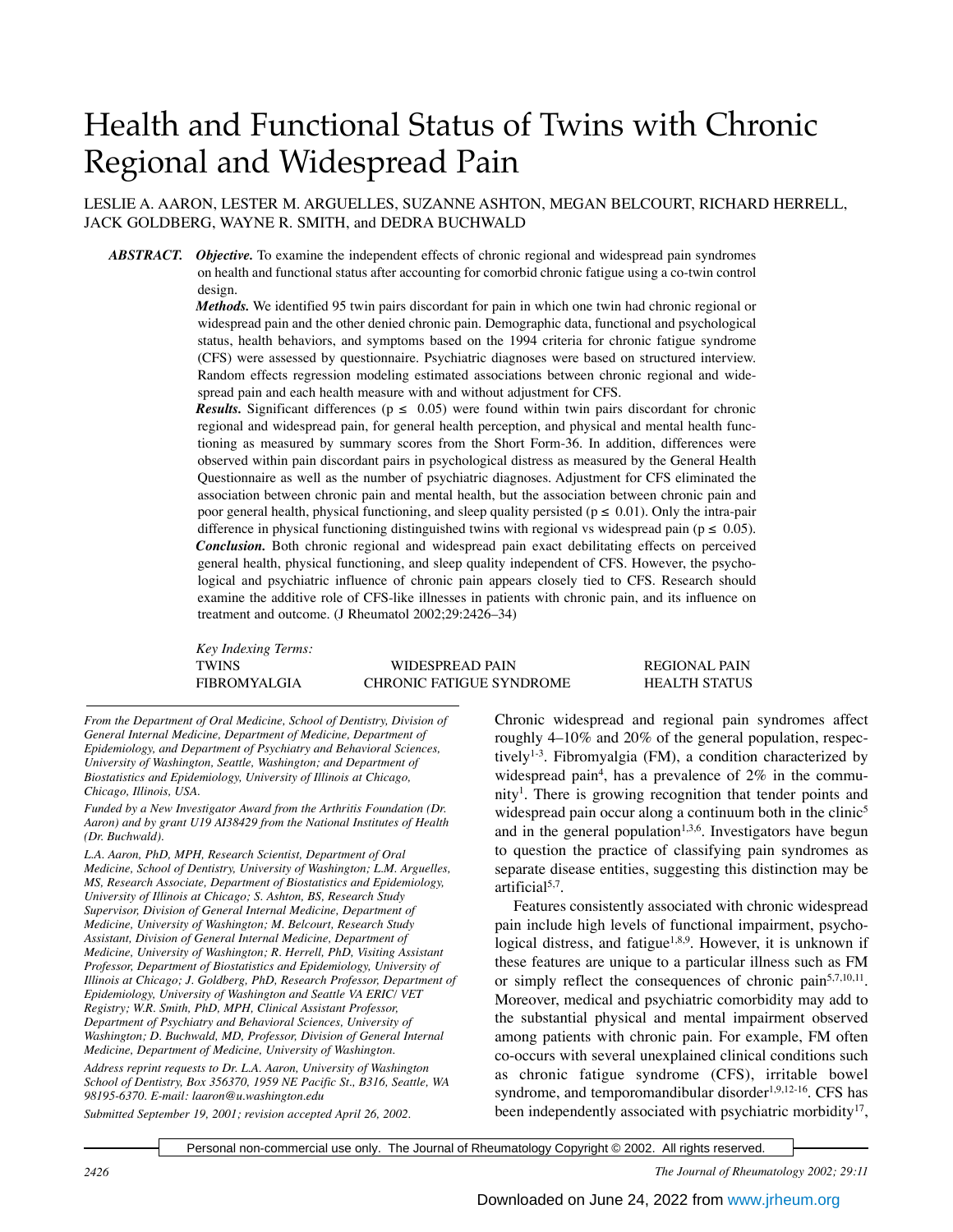poor health related quality of life<sup>18</sup>, high levels of health care utilization, and work related impairments<sup>19</sup>. Although studies have shown that patients with comorbid FM and CFS report worse health status and function than those with only one condition<sup>18-21</sup>, the degree to which CFS directly contributes to these negative health outcomes in chronic pain syndromes such as FM has yet to be quantified.

Historically, studies of FM have used patients with other rheumatic diseases or healthy volunteers as comparison groups, and few, if any, have adjusted for genetic or environmental factors. In this co-twin study, we examined twins discordant for either chronic regional or widespread pain consistent with the pain criteria for FM. This methodology provides excellent control for unrecognized genetic and environmental factors that may affect the characteristics of interest. Our objectives were to describe the relationship of regional and widespread chronic pain with functional status, psychiatric and psychological health, health habits, and behaviors, and to assess the effects of CFS on these domains.

#### **MATERIALS AND METHODS**

*Subjects.* Twins were identified for voluntary participation through national advertisements for twins with chronic pain and/or chronic fatigue. Sources of recruitment included support group newsletters (58%), notices on electronic bulletin boards (15%), clinicians and researchers familiar with FM or CFS (11%), twin organizations and researchers (6%), relatives and friends (3%), and other sources (7%). Each twin completed a comprehensive mailed questionnaire. The questionnaire included demographic information and a broad spectrum of physical and mental health measures (see below). In addition, medical records were requested from all participating twins. Zygosity was assigned using a validated self-report method<sup>22,23</sup>. The construction of this twin sample has been described<sup>24</sup>. Written, informed consent was obtained from each twin prior to participation.

*Definition and validation of pain levels.* All twins were asked a series of questions about chronic pain. Twins with chronic pain were identified by their response to the question: "Have you had pain on most days for the past 3 months?". For this study, only those twin pairs in which one twin responded "yes" and their co-twin responded "no" were included, thus creating a sample of chronic pain discordant twin pairs. Twins who endorsed the initial pain question were then asked to indicate in which of 8 possible body regions (chest, neck, lower back, upper back, right arm or hand, left arm or hand, right leg or foot, left leg or foot) they experienced chronic pain. Based on their distribution of pain, we defined 2 mutually exclusive groups of pain discordant twin pairs: those with chronic regional pain in at least one body region, and those with widespread chronic pain. The latter classification required that the location of the pain was bilateral, above and below the waist, and included an axial component such as the chest, neck, upper back, or lower back. This definition is consistent with the criteria for widespread pain characteristic of FM according to the American College of Rheumatology (ACR)<sup>4</sup>.

To examine the validity of our pain classification system, medical records were abstracted by a research assistant blinded to participants' pain classification; subsequently, one of us independently (LAA) reviewed a random sample of 10% of all charts. Interrater agreement was 100% for any chart-documentation of FM. A diagnosis of FM was made in 65% of the twins classified with widespread pain compared to only 3% of co-twins classified as pain-free (kappa coefficient  $= 0.61$ ). Moreover, individuals classified with chronic widespread pain were 2.7 times (95% CI 1.1–6.8) more likely to have a documented diagnosis of FM than twins with regional

pain. These results provide support for the distinction between the 2 classification levels of widespread and regional pain used in this study.

*Perception of health and functional status.* We used the physical and mental health component summary scores<sup>25</sup> and the general health perception subscale from the Medical Outcome Study Short-Form 36 (SF-36)<sup>26</sup> to characterize health related functional status and perceived general health. The physical and mental health component scores have a mean of 50 and a standard deviation of 10 in the US population<sup>25</sup>. Scores on the general health perception subscale range from 0 to 100, and lower scores indicate worse perceived general health status<sup>26</sup>. The SF-36 subscales and composite scores have confirmed reliability and validity in diverse patient populations including those with chronic pain and fatigue<sup>18,27-29</sup>.

*Psychological distress and psychiatric disorders.* The General Health Questionnaire (GHQ) was used to measure current psychological distress<sup>30</sup>. The GHQ contains somatic, severe depression, anxiety/insomnia, and social dysfunction subscales derived from factor analytic methods and a total distress score. All GHQ scores have confirmed acceptable reliability and concurrent validity $31$ .

To ascertain psychiatric conditions, the Diagnostic Interview Schedule Version III- $A^{32}$  was administered by telephone. This instrument is a structured interview that uses a computer algorithm to assign lifetime psychiatric diagnoses based on the criteria of the *Diagnostic and Statistical Manual of Mental Disorders*, Version III-Revised<sup>33</sup>. A trained research assistant administered the sections on major depression, dysthymia, generalized anxiety disorder, panic disorder, agoraphobia, post-traumatic stress disorder, mania, bipolar disorders, schizophrenia, eating disorders, somatization, and alcohol and substance abuse/dependence, from which a total count of psychiatric diagnoses was derived. Telephone administration of the Diagnostic Interview Schedule has been validated in several large studies<sup>34,35</sup>.

*Health habits and behaviors.* We examined several health related behaviors derived from questions included in the Registry questionnaire: regular exercise ("I exercise regularly";  $1 =$  never to  $5 =$  always), sleep quality ("I often have a poor night's sleep";  $1 =$  never to  $5 =$  always), caffeine use (cups of coffee or cans of cola per day), alcohol use (days in the past 2 weeks alcohol was consumed), cigarette use (number cigarettes per day). Body mass index was calculated as weight divided by the square of the person's height (kg/m2 ). A threshold of > 27.3 for women and 27.8 for men was used to define obesity<sup>36</sup>.

*Chronic fatigue syndrome.* Twins were classified as having CFS based on questionnaire responses and the structured psychiatric interview. As described in the 1994 Centers for Disease Control and Prevention case definition<sup>37</sup>, CFS requires fatigue lasting  $\geq 6$  months,  $\geq 4$  of 8 specific symptoms, a body mass index < 45, and no exclusionary medical or psychiatric disorders. Psychiatric conditions exclusionary for the diagnosis of CFS included lifetime major depression with psychotic or melancholic features, mania, hypomania, bipolar disorder, schizophrenia, anorexia or bulimia nervosa, and current alcohol or substance abuse/dependence. A list of exclusionary medical diagnoses derived from a checklist in the Registry questionnaire was developed by consensus of 2 internists, a psychiatrist, an infectious disease specialist, and an emergency room physician. Examples of exclusionary conditions included (but were not limited to) steroiddependent asthma, infectious hepatitis, diabetes, cancer, cirrhosis, and multiple sclerosis. To assess the accuracy of self-report data, self-reported conditions were compared to diagnoses obtained by chart review and communication with treating physicians for 44 twins. No fatigued twin had a condition exclusionary for CFS inaccurately obtained by self-report, and no exclusionary condition was observed in any twin who reported good health.

*Statistical analyses.* Our initial analysis examined the gender and zygosity distribution separately in chronic regional and widespread chronic pain discordant twin pairs; sociodemographic characteristics such as age, ethnicity, educational level, and marital and employment status also were examined. For descriptive purposes, we compared the total number of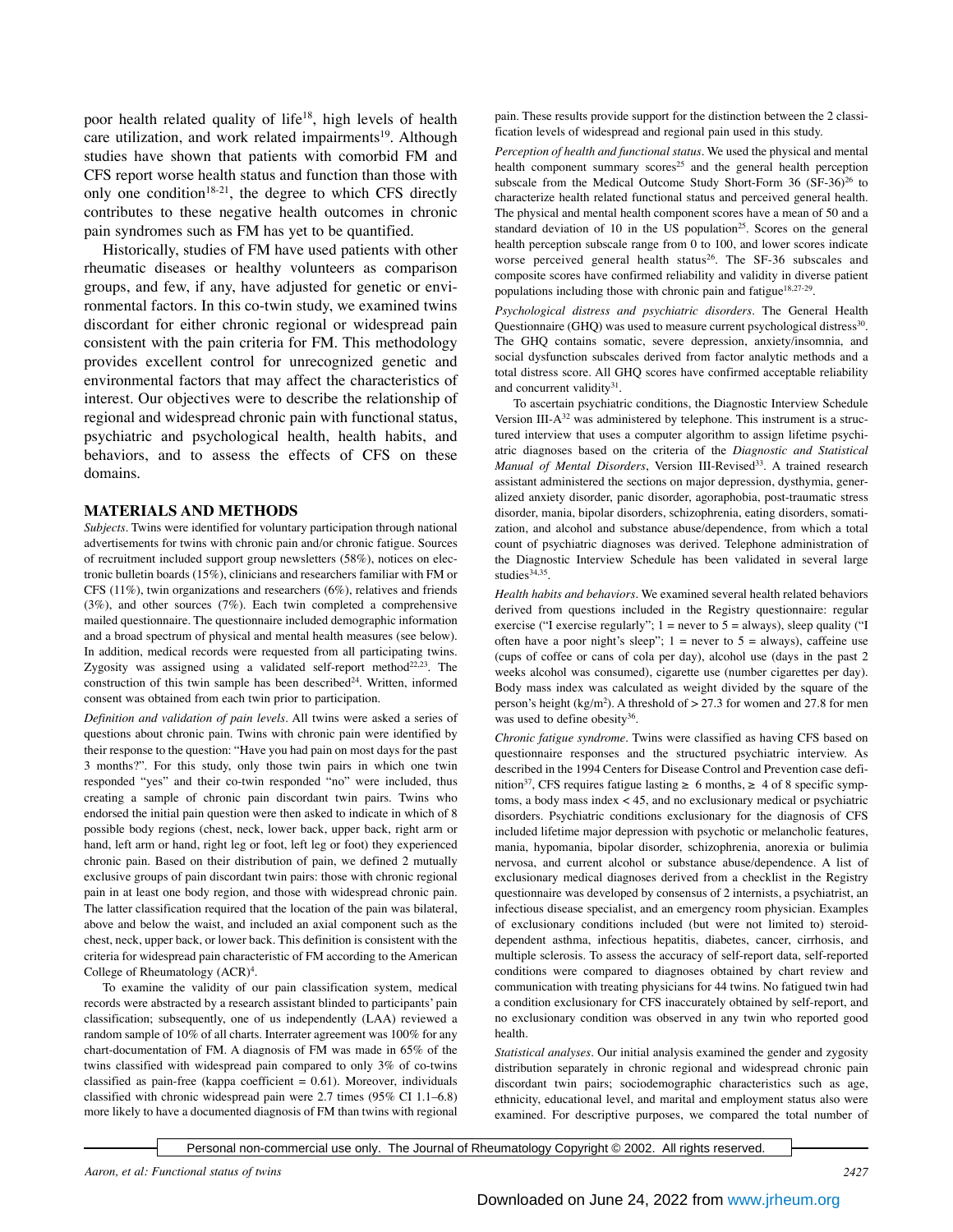painful body sites among twins with regional versus widespread pain only using the Wilcoxon sum rank test and provide the percentages of twins in each group with pain in particular body sites (e.g., neck, upper back).

For both regional and widespread pain discordant twin pairs, we then examined the association between chronic pain and each of the health status and functioning measures. Means or percents were used to present the basic comparisons of health measures in twins with and without pain. Formal statistical analysis involved the assessment of differences both within twin pairs (comparing twins with and without chronic pain) and between groups of twins (comparing intra-pair differences across the regional and widespread chronic pain groups). This approach allows us to assess the main effects of chronic pain and to detect if there are differential effects on functioning and health status that are uniquely dependent on the pattern of pain. Random-effects regression modeling procedures<sup>38</sup> that account for the paired structure of the data were used for statistical estimation and testing. Two regression models were constructed. In the first model, we tested the significance of within- and between-twin pair differences, after controlling for sociodemographic factors (age, sex, zygosity, educational level, and marital status). From this model we derived adjusted means (for continuous outcomes) or odds ratios (for binary outcomes) and their 95% confidence intervals. In the second model, we included all of the factors in the first model and added CFS status. This permitted us to determine the independent effects of both pain and CFS on health functioning and status. Of note, we conducted separate analyses that examined these data for differences on health measures according to zygosity; since both within- and between-pair effects were statistically equivalent for monozygotic and dizygotic twins, we have presented results pooled across zygosity. Analyses were conducted using SAS for Windows v. 6.12, Mixor v. 2, and Pepi Pairs v.  $3^{39-41}$ .

## **RESULTS**

*Sociodemographic characteristics.* Completed questionnaires were available for 221 twin pairs. Of these, 35 (16%) pairs were discordant for chronic regional pain and 60 (27%) pairs were discordant for chronic widespread pain. As shown in Table 1, the majority of these twins were monozygotic females. The twins' mean age was in their forties, they were predominantly Caucasian and married, and had some college education. Following adjustment for age, sex, education, zygosity, and marital status, twins with chronic widespread pain were less likely to be employed than their

pain-free co-twins ( $p \le 0.01$ ), as were those with chronic regional pain ( $p = 0.056$ ).

*Pain characteristics.* Twins with regional chronic pain had significantly fewer painful body regions than twins with chronic widespread pain (mean  $\pm$  SE: 3.9  $\pm$  0.2 vs 6.9  $\pm$  0.1) out of a possible 8 body regions ( $p \le 0.0001$ ). The proportion of twins reporting pain at each site was lower among those with regional compared with widespread pain as follows: chest 43% vs 65%, neck 77% vs 90%, lower back 63% vs 78%, upper back 74% vs 93%, right arm or hand 17% vs 87%, left arm or hand 26% vs 95%, right leg or foot 49% vs 95%, and left leg or foot 43% vs 90%.

*Health characteristics and functional status.* Table 2 presents mean  $\pm$  SE values of health and functional status characteristics in twin pairs discordant for chronic regional and widespread pain after adjustment for sociodemographic factors. With regard to perceived health and functional status, the SF-36 composite scores ranged from 32 (physical health) to 43 (mental health) among twins with chronic regional pain; values for the pain-free twins were higher, ranging from 48 (mental health) to 70 (general health). A similar pattern was noted among twins discordant for chronic widespread pain. Intra-pair differences for pain effects were statistically significant for all SF-36 subscales, indicating that twins with chronic pain, both regional and widespread, reported worse general health and functional status compared with their co-twins ( $p \leq 0.001$ ). The magnitude of the intra-pair differences between chronic regional pain and widespread pain was not significantly different for either the general health or mental health composite ( $p =$ 0.78 and 0.72, respectively). However, the mean intra-pair difference for the physical health composite score among twins discordant for regional pain was significantly less than the difference in twins discordant for chronic widespread pain (19 vs 24;  $p = 0.03$ ).

*Table 1.* Zygosity and demographic characteristics of chronic pain discordant twin pairs.

|                              |                 | Chronic Regional Pain, | Chronic Widespread Pain, |                    |  |  |
|------------------------------|-----------------|------------------------|--------------------------|--------------------|--|--|
|                              | $n = 35$        |                        | $n = 60$                 |                    |  |  |
| Characteristics              | Twins with Pain | Twins with No Pain     | Twins with Pain          | Twins with No Pain |  |  |
| Sex and Zygosity $(\%)$      |                 |                        |                          |                    |  |  |
| Male-male monozygotic        |                 | 2(6)                   | 1(2)                     |                    |  |  |
| Female-female monozygotic    |                 | 16(45)                 | 35(58)                   |                    |  |  |
| Male-male dizygotic          |                 | 1(3)                   | 2(3)                     |                    |  |  |
| Female-female dizygotic      |                 | 10(29)                 | 12(20)                   |                    |  |  |
| Male-female dizygotic        |                 | 6(17)                  | 10(17)                   |                    |  |  |
| Demographic                  |                 |                        |                          |                    |  |  |
| Age, mean yrs $\pm$ SE       | $42.2 \pm 1.8$  |                        | $45.4 \pm 1.2$           |                    |  |  |
| Ethnicity, % white           | 91              |                        | 98                       |                    |  |  |
| Education, mean $yrs \pm SE$ | $14.8 \pm 0.6$  | $15.1 \pm 0.6$         | $15.2 \pm 0.5$           | $14.9 \pm 0.5$     |  |  |
| Married, %                   | 54              | 60                     | 63                       | 75                 |  |  |
| Employed, $%^*$              | 46              | 77                     | 52                       | 82                 |  |  |

\* Employment was higher among twins with no pain than twins with chronic regional ( $p = 0.056$ ; OR 0.11, 95% CI 0.01–1.1) or widespread pain ( $p = 0.0086$ ; OR 0.18, 95% CI 0.05–0.65).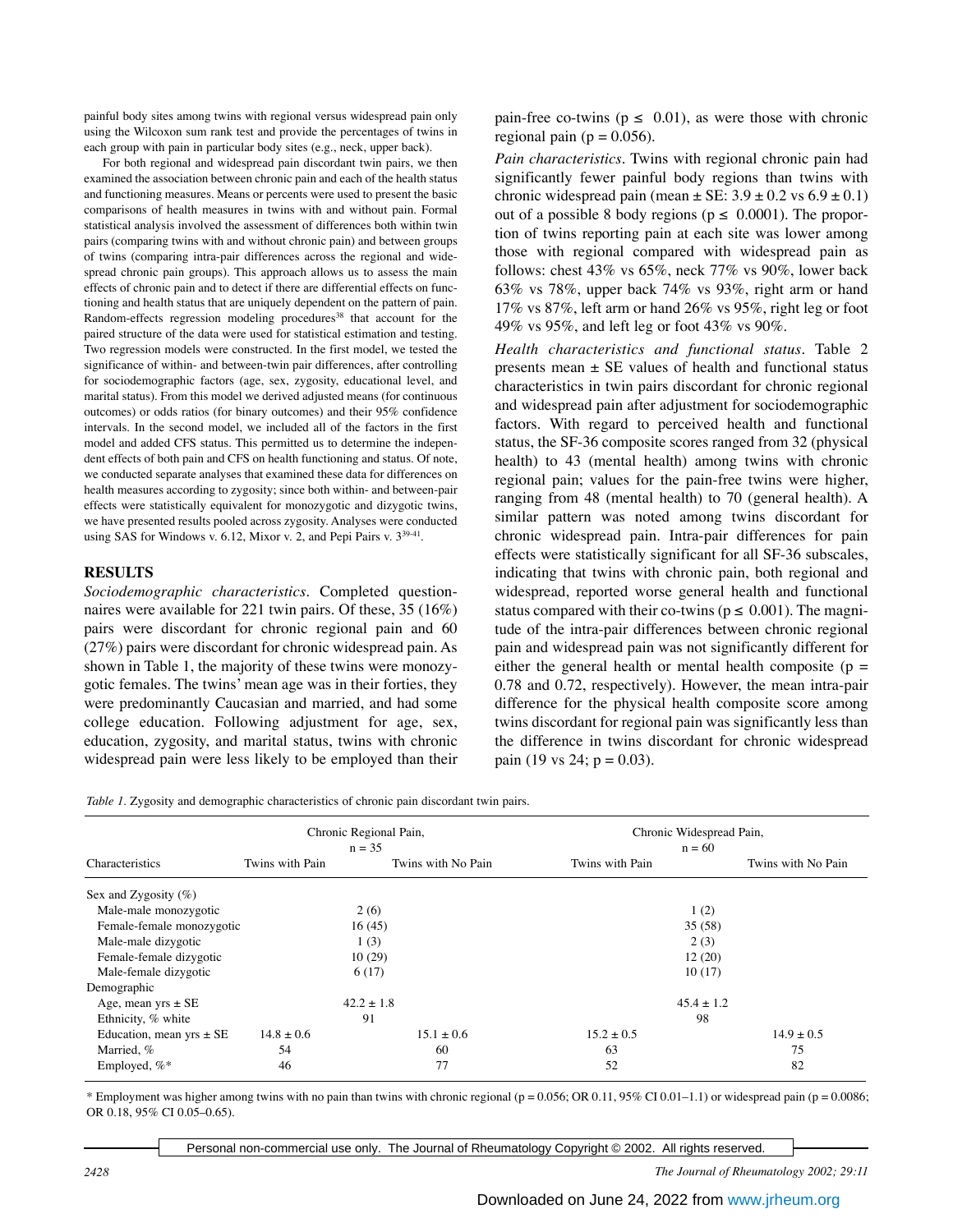*Table 2.* Functional status, mental health, and health behaviors in twins discordant for chronic regional and widespread pain adjusted for sociodemographic characteristics\*.

|                                                 |             | Chronic Reginal Pain,<br>$n = 35$ |                       | Chronic Widespread Pain,<br>$n = 60$ |                       |                   | Regional vs<br>Widespread |  |  |  |
|-------------------------------------------------|-------------|-----------------------------------|-----------------------|--------------------------------------|-----------------------|-------------------|---------------------------|--|--|--|
| Characteristic/Subscale                         | Range       | Twins with<br>Pain                | Twins with<br>No Pain | Twins with<br>Pain                   | Twins with<br>No Pain | Pain Effects<br>p | Pain<br>p                 |  |  |  |
| Health perception/functional status, mean score |             |                                   |                       |                                      |                       |                   |                           |  |  |  |
| SF-36 general health                            | $0 - 100$   | $38.4 \pm 3.8$                    | $70.0 + 3.8$          | $37.0 + 3.1$                         | $77.2 + 3.1$          | 0.0001            | 0.78                      |  |  |  |
| SF-36 physical health composite                 | $0 - 100$   | $32.3 \pm 1.6$                    | $50.9 \pm 1.6$        | $28.0 \pm 1.3$                       | $52.0 \pm 1.3$        | 0.0001            | 0.03                      |  |  |  |
| SF-36 mental health composite                   | $0 - 100$   | $43.5 \pm 1.9$                    | $48.5 \pm 1.9$        | $42.6 \pm 1.5$                       | $49.2 \pm 1.5$        | 0.0002            | 0.72                      |  |  |  |
| Mental health indicators, mean score/number     |             |                                   |                       |                                      |                       |                   |                           |  |  |  |
| GHQ total                                       | $0 - 28$    | $8.4 \pm 1.0$                     | $2.9 \pm 1.0$         | $8.2 \pm 0.8$                        | $2.9 \pm 0.8$         | 0.0001            | 0.88                      |  |  |  |
| Somatic symptoms                                | $0 - 7$     | $2.9 \pm 0.3$                     | $0.9 \pm 0.4$         | $2.8 \pm 0.3$                        | $1.0 \pm 0.3$         | 0.0001            | 0.88                      |  |  |  |
| Anxiety and insomnia                            | $0 - 7$     | $2.0 \pm 0.3$                     | $0.9 \pm 0.3$         | $2.0 \pm 0.3$                        | $1.2 \pm 0.3$         | 0.001             | 0.87                      |  |  |  |
| Social dysfunction                              | $0 - 7$     | $2.5 \pm 0.3$                     | $0.9 \pm 0.3$         | $2.4 \pm 0.3$                        | $0.5 \pm 0.3$         | 0.0001            | 0.80                      |  |  |  |
| Severe depression                               | $0 - 7$     | $1.0 + 0.2$                       | $0.2 + 0.2$           | $0.9 \pm 0.2$                        | $0.2 \pm 0.2$         | 0.0006            | 0.80                      |  |  |  |
| Lifetime psychiatric conditions <sup>†</sup>    | $0 - 7$     | $1.2 \pm 0.2$                     | $0.6 \pm 0.2$         | $1.1 \pm 0.2$                        | $0.7 \pm 0.2$         | 0.0006            | 0.65                      |  |  |  |
| Health habits/behaviors                         |             |                                   |                       |                                      |                       |                   |                           |  |  |  |
| Regular exercise**, rating                      | $1 - 5$     | $2.8 \pm 0.2$                     | $2.8 \pm 0.2$         | $3.1 \pm 0.2$                        | $3.1 \pm 0.2$         | 0.96              | 0.43                      |  |  |  |
| Caffeine, cups coffee/cola/day                  | $2 - 10$    | $3.7 \pm 0.3$                     | $4.3 \pm 0.3$         | $3.2 \pm 0.2$                        | $4.0 \pm 0.2$         | 0.0008            | 0.13                      |  |  |  |
| Alcohol, days used/past 2 wks                   | $0 - 14$    | $1.8 \pm 0.1$                     | $1.9 \pm 0.1$         | $1.9 \pm 0.1$                        | $1.8 \pm 0.1$         | 0.59              | 0.35                      |  |  |  |
| Cigarettes, number/day                          | $3 - 40$    | $16.6 \pm 3.1$                    | $25.6 \pm 3.0$        | $21.7 \pm 3.0$                       | $16.3 \pm 2.9$        | 0.32              | 0.30                      |  |  |  |
| Body mass index, $kg/m2$                        | 15.9 - 47.2 | $26.1 \pm 0.9$                    | $24.7 \pm 0.9$        | $26.9 \pm 0.8$                       | $25.1 \pm 0.8$        | 0.003             | 0.51                      |  |  |  |
| Poor sleep <sup>††</sup> rating                 | $1 - 5$     | $3.5 \pm 0.2$                     | $2.8 \pm 0.2$         | $3.7 \pm 0.2$                        | $2.7 \pm 0.2$         | 0.001             | 0.46                      |  |  |  |

\* Means (± SE) adjusted for the effects of age, sex, zygosity, education, marital status.

† Lifetime psychiatric diagnoses obtained from structured interviews; those nonexclusionary for CFS are major depressive episode, depression not otherwise specified, dysthymia, somatization, panic disorder, generalized anxiety disorder, posttraumatic stress disorder. \*\* "I exercise regularly";  $1 =$  never to  $5 =$ always. <sup>††</sup> "I often have a poor night's sleep"; 1 = never to 5 = always.

Table 2 also shows the results for the psychological and psychiatric health status indicators adjusted for sociodemographic factors. Twins with chronic regional pain scored 8.4 (range 0–28) on the GHQ total score, with subscale score means ranging from 1.0 to 2.9 (range 0–7). This compared to a total mean GHQ score of 2.9 and GHQ subscale score ranging from 0.2 to 0.9 in pain-free co-twins. A similar pattern was observed among twins discordant for chronic widespread pain on the GHQ scales. Within-pair differences indicated that twins with chronic pain experienced more psychological distress (regardless of the type of distress) than their pain-free co-twins ( $p \le 0.001$ ). The magnitude of the intra-pair differences between twins with chronic regional pain and widespread pain did not differ for either the total GHQ (5.5 vs 5.3) or subscale scores ( $p = 0.80$  to 0.88). Similarly, more lifetime psychiatric diagnoses were experienced by both twins with chronic regional pain (intrapair differences 1.2 vs 0.6) and widespread pain (1.1 vs 0.7) compared to their pain-free co-twins ( $p \leq 0.001$ ); however, the magnitude of the intra-pair difference did not differ significantly by pain type (0.6 vs 0.4, regional vs widespread pain;  $p = 0.65$ ).

In terms of health behavior practices, intra-pair differences revealed that twins with chronic pain did not differ in regular exercise, consumption of alcoholic beverages, or cigarette use compared with their pain-free co-twins ( $p =$ 0.32 to 0.96). However, compared to pain-free twins, those

with regional and widespread pain drank 0.6–0.8 *fewer* caffeinated beverages daily ( $p \leq 0.001$ ), had worse sleep quality (mean difference 0.7–1.0;  $p \le 0.0001$ ), and had a higher body mass index (mean difference 1.4–1.8;  $p \le$ 0.01). Finally, the magnitude of the intra-pair differences between twins with chronic regional pain and widespread pain did not differ for any of the health behaviors examined  $(p = 0.13$  to 0.51).

*Influence of CFS.* Table 3 presents the results from an analysis of functional and health status indicators after adjusting for CFS. In general, the inclusion of CFS in the model reduced the effects of chronic pain. The most striking reductions in mean differences occurred in the mental health indicators. Specifically, intra-pair differences in the SF-36 mental health component score, the GHQ subscales measuring psychological distress, and the number of lifetime psychiatric diagnoses were no longer significant when CFS was included in the model with chronic pain. For example, without adjustment for CFS, twins with chronic regional pain had twice as many lifetime psychiatric diagnoses as pain-free co-twins (1.2 vs 0.6). However, when CFS was entered into the model (Table 3), the number of diagnoses was identical (0.7) in chronic regional pain and pain-free twins. A similar effect was observed in twins with widespread pain and their pain-free co-twins. In contrast, twins with chronic pain continued to exhibit markedly worse perceived general health, physical health functioning,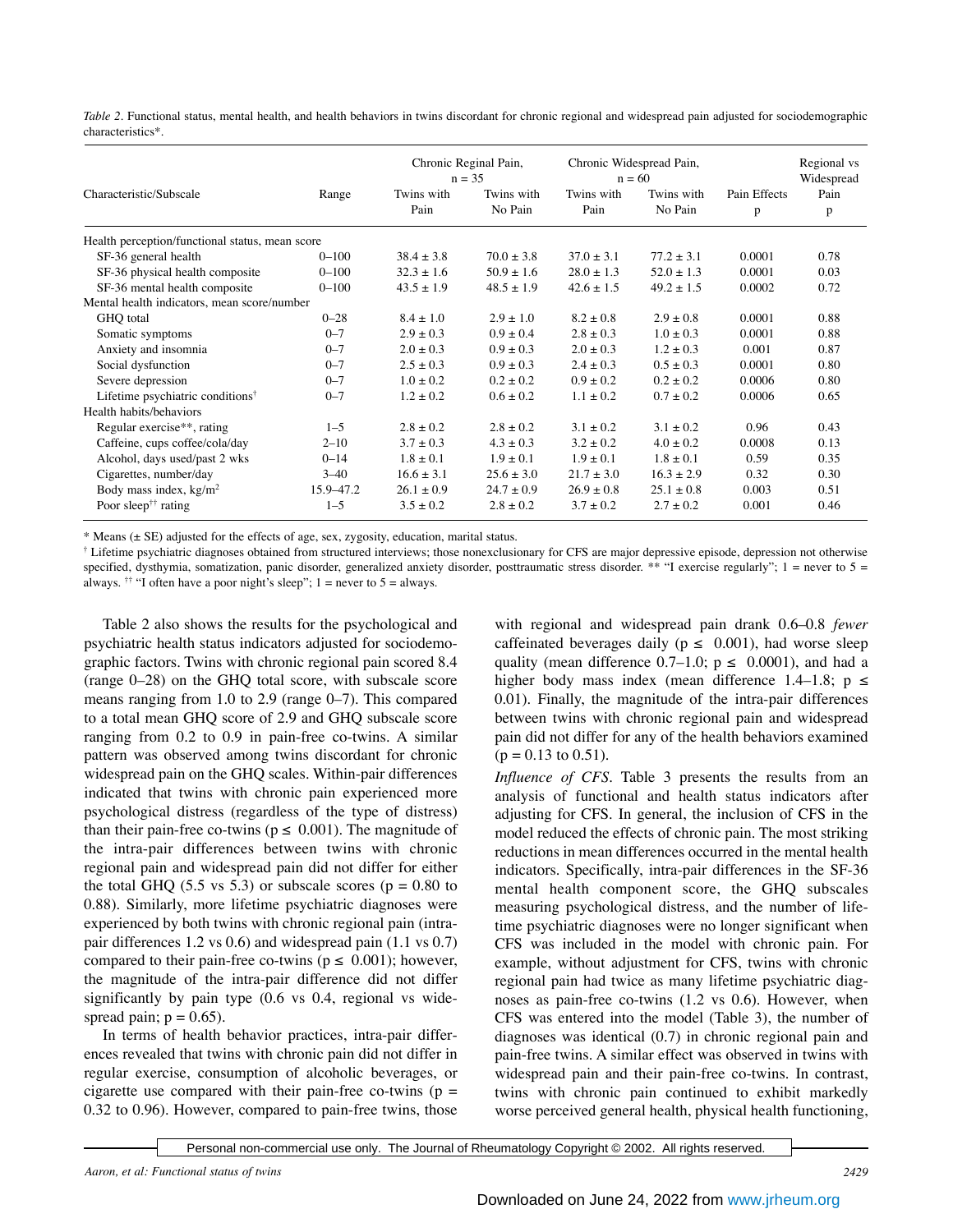*Table 3.* Functional status, mental health, and health behaviors in twins discordant for chronic regional and widespread pain adjusted for sociodemographic characteristics and CFS\*.

|                                                 |           |                    | Chronic Regional Pain,<br>$n = 35$ |                    | Chronic Widespread Pain,<br>$n = 60$ |                   | Regional vs<br>Widespread |  |
|-------------------------------------------------|-----------|--------------------|------------------------------------|--------------------|--------------------------------------|-------------------|---------------------------|--|
| Characteristic                                  | Range     | Twins with<br>Pain | Twins with<br>No Pain              | Twins with<br>Pain | Twins wth<br>No Pain                 | Pain Effects<br>p | Pain<br>p                 |  |
| Health perception/functional status, mean score |           |                    |                                    |                    |                                      |                   |                           |  |
| SF-36 general health                            | $0 - 100$ | $49.5 \pm 3.8$     | $65.3 \pm 3.9$                     | $48.4 + 3.3$       | $69.2 + 3.2$                         | 0.0001            | 0.81                      |  |
| SF-36 physical health composite                 | $0 - 100$ | $37.9 \pm 1.7$     | $49.7 \pm 1.8$                     | $32.3 \pm 1.5$     | $49.4 + 1.5$                         | 0.0001            | 0.01                      |  |
| SF-36 mental health composite                   | $0 - 100$ | $46.1 \pm 2.1$     | $49.5 \pm 2.1$                     | $44.7 \pm 1.8$     | $49.1 \pm 1.7$                       | 0.08              | 0.59                      |  |
| Mental health indicators, mean score/number     |           |                    |                                    |                    |                                      |                   |                           |  |
| <b>GHQ</b>                                      | $0 - 28$  | $5.1 + 1.1$        | $3.3 + 1.1$                        | $8.3 + 1.3$        | $3.7 \pm 0.9$                        | 0.13              | 0.62                      |  |
| Somatic symptoms                                | $0 - 7$   | $1.8 \pm 0.4$      | $1.1 \pm 0.4$                      | $2.1 + 0.4$        | $1.3 + 0.3$                          | 0.11              | 0.45                      |  |
| Anxiety and insomnia                            | $0 - 7$   | $1.4 \pm 0.4$      | $1.0 \pm 0.4$                      | $1.4 \pm 0.3$      | $1.2 \pm 0.3$                        | 0.48              | 0.96                      |  |
| Social dysfunction                              | $0 - 7$   | $1.6 \pm 0.4$      | $1.1 \pm 0.4$                      | $1.7 \pm 0.3$      | $0.8 \pm 0.3$                        | 0.11              | 0.91                      |  |
| Severe depression                               | $0 - 7$   | $0.4 \pm 0.2$      | $0.2 \pm 0.3$                      | $0.6 + 0.2$        | $0.3 \pm 0.2$                        | 0.51              | 0.51                      |  |
| Lifetime psychiatric conditions <sup>†</sup>    | $0 - 7$   | $0.7 \pm 0.2$      | $0.7 + 0.2$                        | $0.8 \pm 0.2$      | $0.6 \pm 0.2$                        | 0.66              | 0.89                      |  |
| Health habits/behaviors                         |           |                    |                                    |                    |                                      |                   |                           |  |
| Regular exercise**, rating                      | $1 - 5$   | $3.2 + 0.3$        | $2.9 + 0.3$                        | $3.3 + 0.3$        | $2.8 + 0.3$                          | 0.19              | 0.79                      |  |
| Caffeine, cups coffee/cola/day                  | $2 - 10$  | $3.5 \pm 0.3$      | $4.0 \pm 0.3$                      | $3.1 \pm 0.3$      | $3.9 \pm 0.3$                        | 0.08              | 0.30                      |  |
| Alcohol, days used/past 2 wks                   | $0 - 14$  | $1.8 \pm 0.1$      | $2.0 \pm 0.1$                      | $1.9 + 0.1$        | $1.9 + 0.1$                          | 0.19              | 0.25                      |  |
| Cigarettes, number/day                          | $3 - 40$  | $17.4 \pm 3.2$     | $25.4 \pm 3.2$                     | $16.5 \pm 3.2$     | $18.8 \pm 2.5$                       | <b>NE</b>         | <b>NE</b>                 |  |
| Body mass index, $kg/m2$                        | 15.9-47.2 | $25.5 \pm 1.0$     | $24.8 \pm 1.1$                     | $26.0 \pm 0.9$     | $24.9 \pm 0.9$                       | 0.38              | 0.70                      |  |
| Poor sleep <sup>††</sup> , rating               | $1 - 5$   | $3.4 \pm 0.2$      | $2.9 \pm 0.2$                      | $3.5 \pm 0.2$      | $2.6 \pm 0.2$                        | 0.0076            | 0.79                      |  |

\* Means (± SE) adjusted for the effects of age, sex, zygosity, education, marital status, and CFS. † Lifetime psychiatric diagnoses obtained from structured interviews; those nonexclusionary for CFS are major depressive episode, depression not otherwise specified, dysthymia, somatization, panic disorder, generalized anxiety disorder, posttraumatic stress disorder. \*\* "I exercise regularly"; 1 = never to 5 = always. <sup>††</sup> "I often have a poor night's sleep"; 1 = never to 5 = always. NE: not estimable.

and sleep quality compared to co-twins after adjustment for CFS ( $p \le 0.01$ ). After adjustment for CFS the only intra-pair difference between chronic regional and widespread pain was for the SF-36 physical health functioning subscale (11 vs 17;  $p \le 0.01$ ).

## **DISCUSSION**

This co-twin control study observed an association between chronic pain and measures of function and health status. Compared to their pain-free co-twins, twins with both chronic regional and widespread pain were more likely to be unemployed, perceive their general health status and sleep as worse, and experience greater impairments in physical health. Although such features of poor health are well recognized among patients with chronic pain $8,10,20,42$ , the co-twin design provides evidence that these associations are likely attributable to pain per se rather than hereditary or shared familial/environmental influences.

Our results are consistent with studies showing an overall adverse effect on health perception as a consequence of chronic pain. Indeed, twins with both regional and widespread pain scored more than one standard deviation below the mean for the US population in general health perception<sup>26</sup> (49.5 and 48.4, respectively vs 71.9). Consistent with

these results, a recent World Health Organization (WHO) study in primary care revealed that patients with pain present in at least one location on most days for 6 months or more was associated with unfavorable health perceptions compared to those without pain<sup>42</sup>. In this regard, disorders characterized by widespread chronic pain such as FM may be more correlated with poor general health status than other chronically painful conditions such as systemic lupus erythematosus or rheumatoid arthritis<sup>1,43,44</sup>. However, a recent study found no differences in perceived global health or level of dissatisfaction with health status in adults with FM and other chronic regional and widespread pain syndromes compared to those with comorbid FM and  $CFS^{20}$ . It is possible that undetected comorbidity among individuals with FM has led to the conclusion that persons with FM have poor health perceptions.

In contrast, our results differ with some findings indicating that less extensive pain syndromes are correlated with better perceived health related quality of life $10,45$ . For example, in a large random sample of Norwegian adults, individuals with widespread pain were more impaired on health related quality of life compared to those with regional pain syndromes<sup>10</sup>. However, differences in sampling (i.e., population vs clinic based), quality of life instrumentation,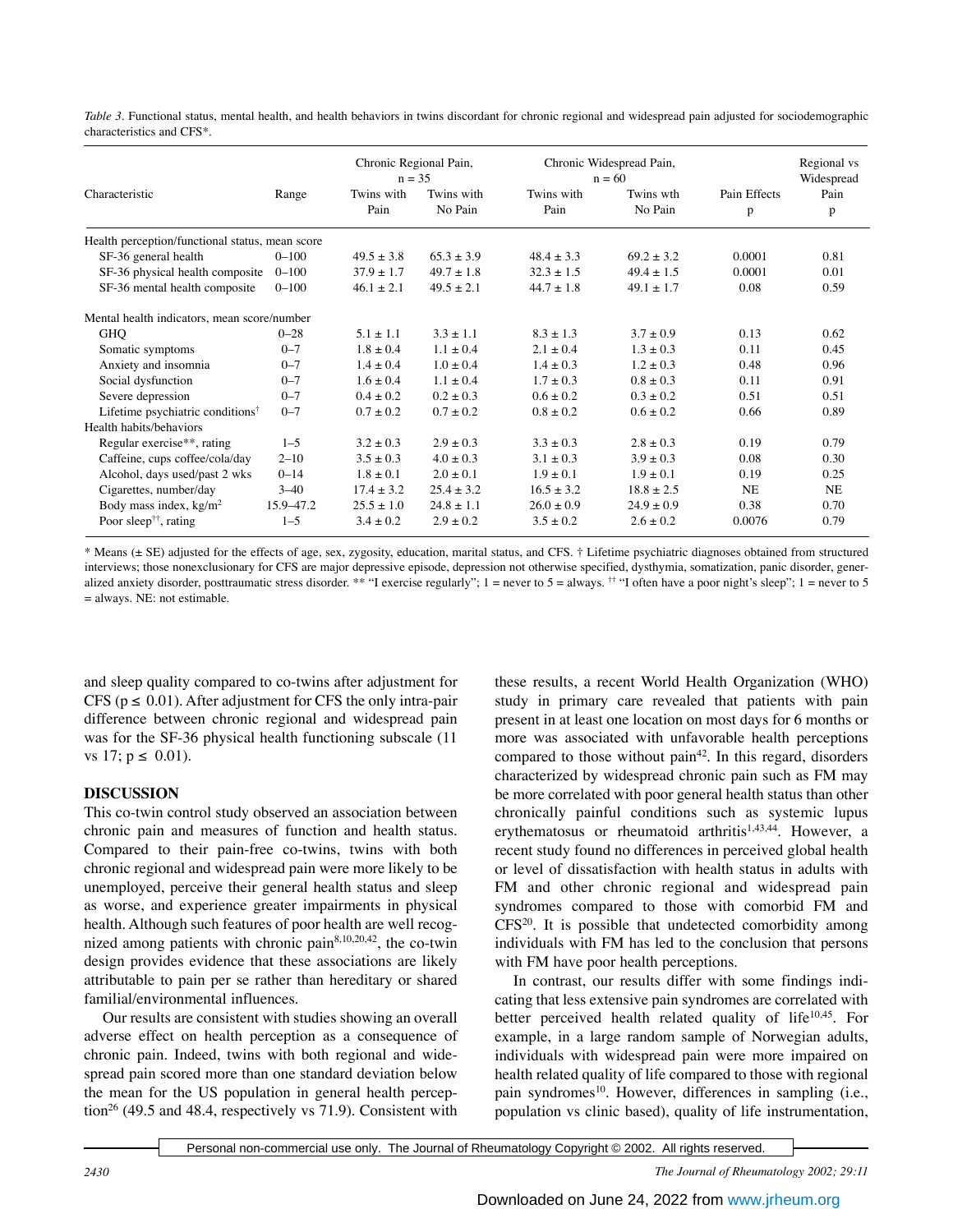and classification of pain syndromes may account for this discrepancy<sup>7</sup>. With regard to the latter, the Norwegian study defined regional pain as limited to the back or neck $10$ , while our comparable group averaged 3.9 painful sites occurring in any of 8 predefined areas of the body. Thus, our definition of regional pain may be more consistent with what has been termed "multifocal pain" by others $11,46$ .

We also found little evidence for a unique pattern of negative health effects based on a regional or widespread distribution of pain. Indeed, after adjustment for CFS, only the SF-36 physical health composite score differentiated twins with regional and widespread pain (37.9 vs 32.3). Nonetheless, twins with regional pain experienced significantly worse physical health than their pain-free counterparts, scoring more than one standard deviation below the mean of  $50^{25}$ . Similarly, in the WHO study, pain lasting 6 months, even if only in one location, imposed significant limitations on activities $42$ . One-third of all the twins with chronic pain in this study experienced pain in only one anatomical site. Clearly, even limited chronic pain adversely affects physical health function; most likely, the extent and distribution of body pain are indicators of the severity of this impairment $5,7,11$ . Moreover, among individuals with chronic widespread pain, physical health may be most impaired in those with FM.

Since many endogenous and exogenous events influence the central processing of nociceptive information<sup>47</sup>, pain states are unlikely to be static and individuals may change categories (e.g., regional vs widespread) at various times. In support of this view, 2 prospective studies noted that individuals with more limited pain syndromes often developed extensive pain syndromes, such as FM<sup>46,48</sup>. Interestingly, only pain duration, number of painful sites, and pain occurring in the lower arm, but not the tender point count, predicted the development of either chronic widespread pain or FM in women with limited pain<sup>46,48</sup>. In another investigation, 28% of women initially diagnosed with FM no longer fulfilled criteria 5 years later, although most continued to experience chronic regional or multifocal pain<sup>11</sup>. Since persons with chronic widespread pain not fully meeting criteria for FM report a longer duration of pain, greater pain intensity, and more sleep problems than those with regional pain49, they may be at an increased risk for developing FM. Taken together, these findings underscore the lack of information on the fluidity of pain states, the factors influencing change, and interventions that prevent the progression of pain and minimize its negative effect.

This study also clarifies the contribution of CFS to syndromes of chronic pain. We found that the adverse effects on mental health were largely attributable to CFS and not the pattern of pain. Specifically, comorbid CFS was associated with the number of psychiatric conditions, high levels of psychological distress, more social dysfunction, and poor mental health. Notably, the latter typically have been attributed to chronic widespread pain in both clinic and population based studies<sup>1,7-9,42,50,51</sup> and predicts the onset<sup>52</sup> and chronicity of pain<sup>46,53</sup>. However, an important limitation of these studies is that they did not adjust for chronic fatigue, which often co-occurs with chronic pain<sup>20,21</sup>. Indeed, the number of fatigue related symptoms has been reported to increase linearly with the distribution of bodily pain, being the highest among persons meeting full FM criteria20. Patients and community residents with comorbid FM and CFS also have been shown to rate their overall health as worse and have poorer physical and mental functioning, including more unemployment, than other groups with varying degrees of pain and fatigue<sup>19,20,54</sup>. Given that FM is characterized by greater fatigue than other rheumatological diagnoses<sup>55</sup>, clinicians should routinely evaluate patients for comorbid fatiguing conditions such as CFS. Behaviorally based interventions including cognitivebehavioral and physical therapies shown to reduce the negative psychological (and physical) effects of chronic pain and chronic fatigue syndromes could then be applied to patients who present with such comorbidities.

The role of health behaviors in regional and widespread pain has been relatively neglected; this is unfortunate, since they are among the most readily modifiable risk factors for many chronic conditions<sup>56</sup>. We found that twins with regional or widespread pain were similar to their pain-free co-twins in frequency of regular exercise and use of cigarettes and alcohol. Of interest, in a recent twin study, the amount of self-reported exercise reduced the risk of joint pain in men, but not women, more than 2 decades later<sup>57</sup>. As our twins were predominantly female (85%), this may explain the lack of association between exercise and pain status. In contrast, twins with regional and widespread pain were significantly heavier, drank fewer caffeinated beverages, and slept more poorly than their pain-free co-twins. The association of sleep quality with any type of chronic pain in our sample is consistent with reports that poor sleep is a common feature of chronic pain in general<sup>58</sup>, as well as of FM and CFS<sup>59,60</sup>. Although more severe sleep disturbances have been reported among persons with widespread than regional chronic pain<sup>10,49</sup>, global sleep quality was similar in our twins with regional and widespread pain. This may have resulted from the lack of sensitivity of the single item we used to assess sleep quality. Nevertheless, educational<sup>61</sup>, behavioral<sup>62,63</sup>, and pharmacological interventions are justified in any patient with chronic pain who exhibits poor sleep quality.

One aspect of this study that deserves mention is our use of twins. Although co-twin control studies have identified immunological aberrations, environmental triggers, and behavioral risk factors in rheumatoid arthritis<sup>64</sup>, osteoarthritis<sup>65</sup>, and systemic lupus erythematosus<sup>66</sup>, few have examined pain. To better understand the genetic origins of pain perception, a classical twin study used a single dolori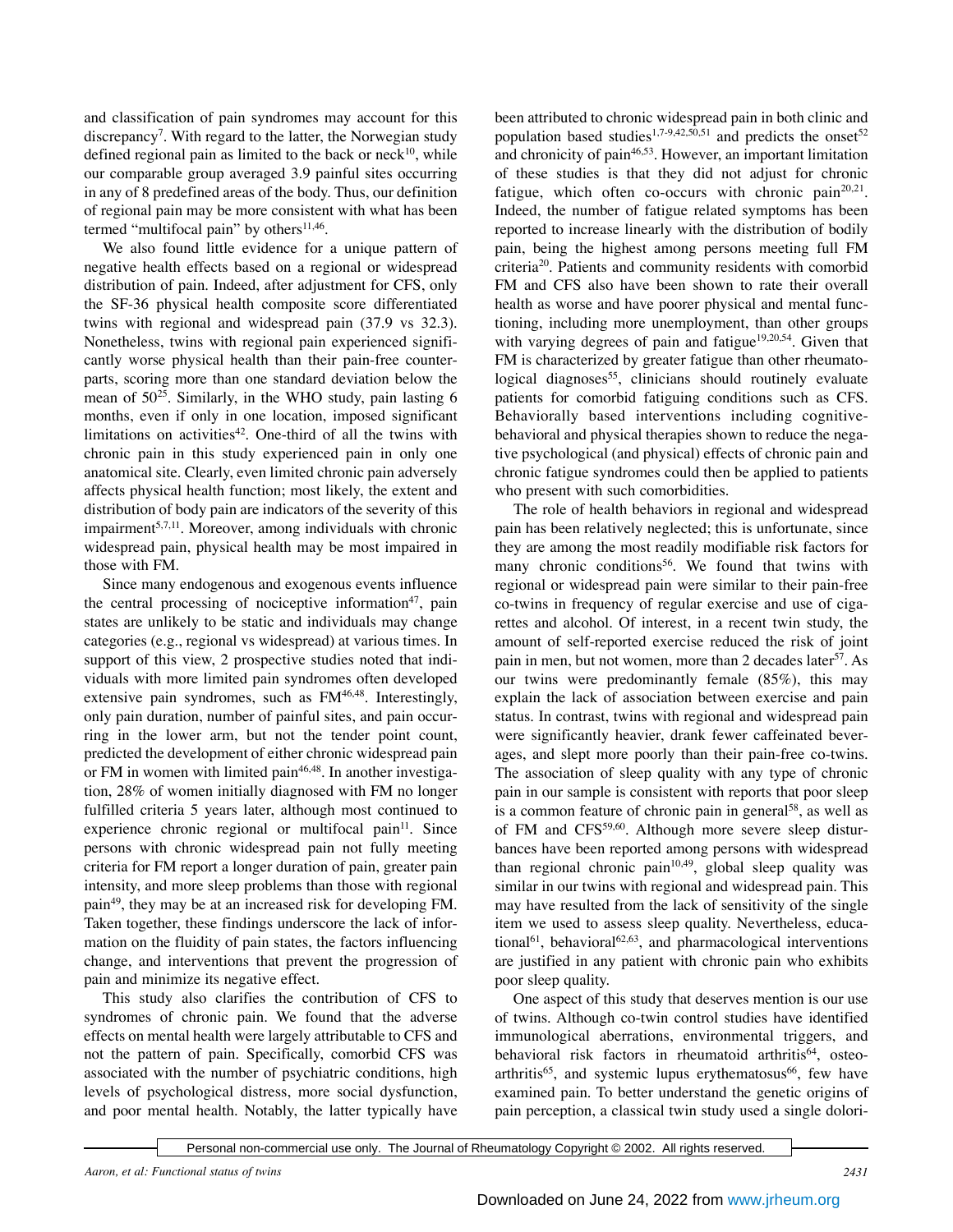metric measurement on the forehead in a volunteer sample of over 600 female twins<sup>67</sup>. Similar twin correlations in monozygotic and dizygotic twins suggested a trivial genetic influence on pain pressure threshold and a strong effect of common environment. However, the dolorimetric measures were taken with both members of a pair in the examining room at the same time, thus potentially artificially inflating both the monozygotic and dizygotic twin correlations. Similarly, in a recent study of temporomandibular disorder, a condition often linked with  $FM<sup>14-16</sup>$ , monozygotic twins were no more similar than dizygotic twins<sup>68</sup>, suggesting that genetic factors do not influence this trait. Environmental factors unique to each twin appeared to be the major determinants of phenotypic variation. In contrast, an investigation of back pain in a large twin registry provided evidence for a relationship with genetic factors<sup>69</sup>. In our own twin study, we adjusted for the effects of an environmental exposure factor, stressful life experiences, in the analyses reported in Tables 2 and 3 (data not shown), but did not observe any change in the reported outcomes. Thus, pain potentially may have both substantial genetic and environmental determinants, but the relative contribution of each may differ by the pain condition under examination. Given the paucity of studies in this area, this requires further investigation.

This study has several limitations. First, although our definition of chronic widespread pain closely followed the 1990 ACR criteria for FM, we were unable to verify the diagnosis of FM by physical examination. Nonetheless, we attempted to validate the adequacy of our classification system using chart reviews. Second, the diagnosis of CFS relied on self-reported health conditions rather than on a clinical examination. Thus, the term CFS-like, which is used when physical and laboratory examinations have not been conducted, more accurately defines the fatiguing illness in this study. Use of self-reported health conditions could result in misclassification depending on whether individuals failed to note exclusionary conditions or, alternatively, incorrectly reported conditions they did not have. Nonetheless, we presented evidence that the ascertainment of exclusionary medical conditions was adequate. Third, the method we used to identify the twin sample was not ideal. Solicitation by advertisement resulted in a volunteer sample of twin pairs, with the potential for ascertainment biases. Although we emphasized in recruitment efforts that probands were desired regardless of either the health of their co-twin or a definitive, clinical diagnosis of FM, it is possible that potential subjects screened themselves as either eligible or ineligible. Finally, although we evaluated one potential alternative explanation for our findings (i.e., whether stressful life experiences account for differences among pain vs pain-free co-twins), the co-twin control design cannot entirely eliminate the possibility that other unique environmental experiences influence the outcomes examined.

In summary, using a unique study design to adjust for genetic and environmental influences, we demonstrated that individuals with chronic pain experienced worse perceived health status, greater physical impairment, and poorer sleep quality than well matched, pain-free controls. These effects were observed in both regional and widespread pain syndromes, suggesting that chronic pain per se was responsible for the negative effects on health. This investigation is the first to report that the effects of chronic pain on general physical health and function are independent of CFS; conversely, effects on psychological health appear to be attributable primarily to comorbid CFS. Finally, there were few differences in health status and behaviors between pain discordant twins with regional and widespread pain. Therefore, patients with chronic pain should be assessed for comorbid CFS. Future research should examine the additive role of CFS-like illnesses in chronic pain and its influence on treatment and outcome.

## **ACKNOWLEDGMENT**

We gratefully acknowledge the twins for their participation in this research and Sue Furman for her assistance with medical chart abstraction.

## **REFERENCES**

- 1. Wolfe F, Ross K, Anderson J, Russell IJ, Hebert L. The prevalence and characteristics of fibromyalgia in the general population. Arthritis Rheum 1995;38:19-28.
- 2. Croft P, Rigby AS, Boswell R, Schollum J, Silman AJ. The prevalence of chronic widespread pain in the general population. J Rheumatol 1993;20:710-13.
- 3. Lindell L, Bergman S, Petersson IF, Jacobsson LTH, Herrström P. Prevalence of fibromyalgia and chronic widespread pain. Scand J Prim Health Care 2000;18:149-53.
- 4. Wolfe F, Smythe HA, Yunus MB, et al. The American College of Rheumatology 1990 criteria for the classification of fibromyalgia: report of the multicenter criteria committee. Arthritis Rheum 1990;33:160-72.
- 5. Wolfe F. The relation between tender points and fibromyalgia symptom variables: evidence that fibromyalgia is not a discrete disorder in the clinic. Ann Rheum Dis 1997;56:268-71.
- 6. Croft P, Schollum J, Silman A. Population study of tender point counts and pain as evidence of fibromyalgia. BMJ 1994;309:696-9.
- 7. Macfarlane GJ. Generalized pain, fibromyalgia and regional pain: an epidemiological review. Ballieres Clin Rheumatol 1999; 13:403-14.
- 8. Prescott E, Jacobsen S, Kjoller M, Bulow PM, Danneskiold-Samsoe B, Kamper-Jorgensen F. Fibromyalgia in the adult Danish population: II. A study of clinical features. Scand J Rheumatol 1993;22:238-42.
- 9. Yunus MB, Masi AT, Calabro JJ, Miller KA, Feigenbaum SL. Primary fibromyalgia (fibrositis): clinical study of 50 patients with matched normal controls. Semin Arthritis Rheum 1981;11:151-71.
- 10. Hagen KB, Kvien TK, Bjørndal A. Musculoskeletal pain and quality of life in patients with noninflammatory joint pain compared to rheumatoid arthritis: a population survey. J Rheumatol 1997;24:1703-9.
- 11. Forseth KO, Forre O, Gran JT. A 5.5 year prospective study of self-reported musculoskeletal pain and of fibromyalgia in a female population: significance and natural history. Clin Rheumatol 1999;18:114-21.
- 12. Goldenberg DL, Simms RW, Geiger A, Komaroff AK. High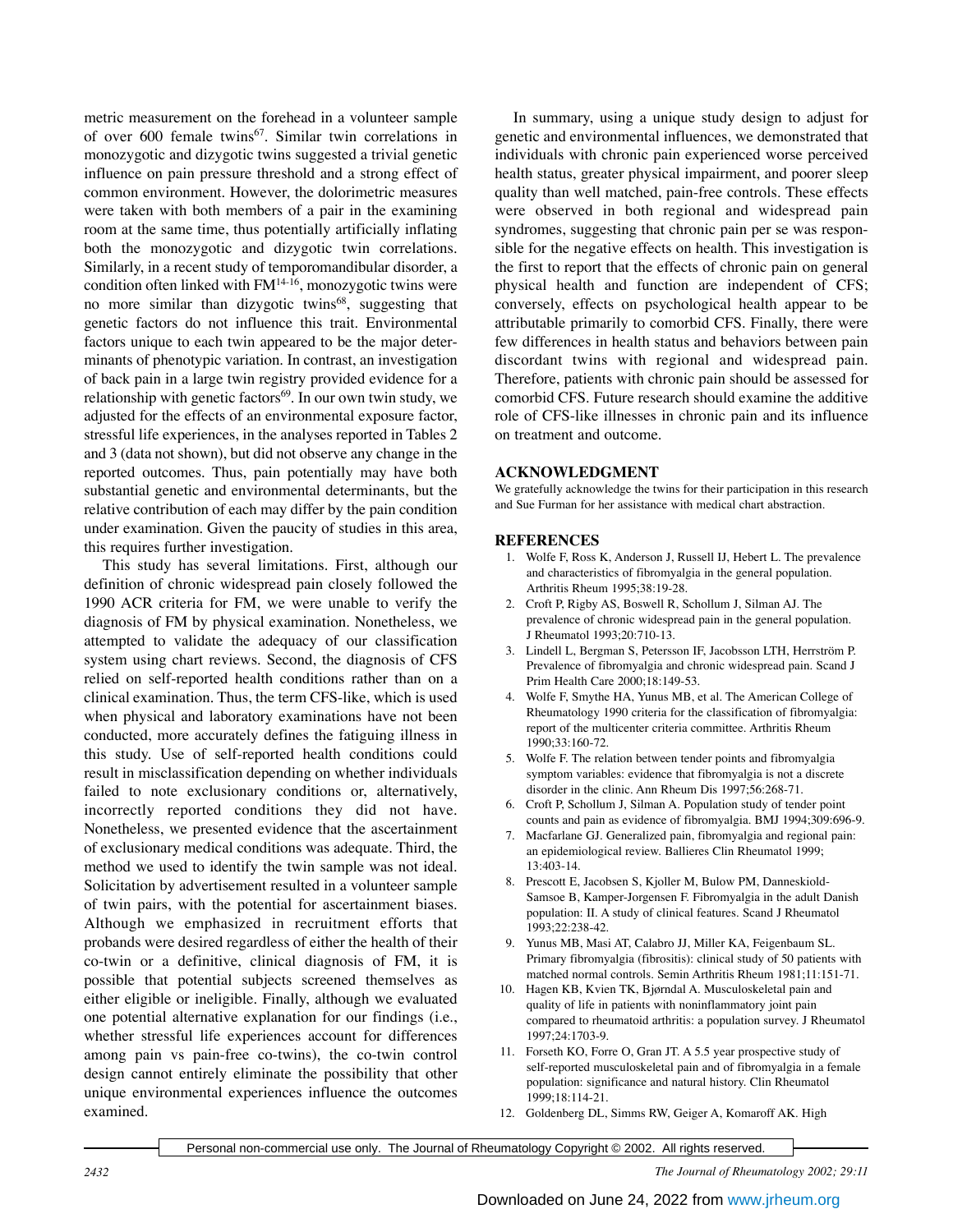frequency of fibromyalgia in patients with chronic fatigue seen in a primary care practice. Arthritis Rheum 1990;33:381-7.

- 13. Hudson JI, Goldenberg DL, Pope HG, Keck PE, Schlesinger L. Comorbidity of fibromyalgia with medical and psychiatric disorders. Am J Med 1992;92:363-7.
- 14. Plesh O, Wolfe F, Lane N. The relationship between fibromyalgia and temporomandibular disorders: prevalence and symptom severity. J Rheumatol 1996;23:1948-52.
- 15. Aaron LA, Burke MM, Buchwald D. Overlapping conditions among patients with chronic fatigue syndrome, fibromyalgia, and temporomandibular disorder. Arch Intern Med 2000;160:221-7.
- 16. Aaron LA, Buchwald D. A review of the evidence for overlap among unexplained clinical conditions. Ann Intern Med 2001;134:868-81.
- 17. Wessely S, Chalder T, Hirsch S, Wallace P, Wright D. Psychological symptoms, somatic symptoms, and psychiatric disorder in chronic fatigue and chronic fatigue syndrome: a prospective study in the primary care setting. Am J Psychiatry 1996;153:1050-9.
- 18. Buchwald D, Pearlman T, Umali J, Schmaling K, Katon W. Functional status in patients with chronic fatigue syndrome, other fatiguing illnesses, and healthy individuals. Am J Med 1996;17:364-70.
- 19. Bombardier CH, Buchwald D. Chronic fatigue, chronic fatigue syndrome, and fibromyalgia: disability and health-care use. Med Care 1996;34:924-30.
- 20. White KP, Speechley M, Harth M, Ostbye T. Co-existence of chronic fatigue syndrome with fibromyalgia syndrome in the general population. Scand J Rheumatol 2000;29:44-51.
- 21. Jason LA, Taylor RR, Kennedy CL, Song S, Johnson D, Torres SR. Chronic fatigue syndrome: comorbidity with fibromyalgia and psychiatric illness. Med Psychiatry 2001;4:29-34.
- 22. Torgersen S. The determination of twin zygosity by means of a mailed questionnaire. Acta Genet Med Gemellol Roma 1979;28:225-36.
- 23. Eisen SA, Neuman R, Goldberg J, Rice J, True W. Determining zygosity in the Vietnam Era Twin Registry: an approach using questionnaires. Clin Genet 1989;35:423-32.
- 24. Buchwald DS, Herrell R, Ashton S, Belcourt M, Schmaling K, Goldberg J. The Chronic Fatigue Twin Registry: method of construction, composition, and zygosity assignment. Twin Res 1999;2:203-11.
- 25. Ware JE, Kosinski M, Keller SD. SF-36 Physical and mental health summary scales: a user's manual. Boston: The Health Institute; 1994.
- 26. Ware JE Jr, Snow KK, Kosinski M, Gandek B. SF-36 health survey manual and interpretation guide. Boston: The Health Institute; 1993.
- 27. Stewart AL, Greenfield S, Hays RD, et al. The functioning and well-being of patients with chronic conditions. Results from the Medical Outcomes Study. JAMA 1989;262:907-13.
- 28. McHorney CA, Ware JE Jr, Lu JFR, Sherbourne CD. The MOS 36-item Short-Form Health Survey (SF-36): III. Tests of data quality, scaling assumptions, and reliability across diverse patient groups. Med Care 1994;32:40-66.
- 29. Komaroff AL, Fagioli LR, Doolittle TH, et al. Health status in patients with chronic fatigue syndrome and in general population and disease comparison groups. Am J Med 1996;100:281-90.
- 30. Goldberg DP. The detection of psychiatric illness by questionnaire. London: Oxford University Press; 1972.
- 31. Goldberg DP, Hillier VF. A scaled version of the General Health Questionnaire. Psychol Med 1979;9:139-45.
- 32. Robins LN, Helzer JE. Diagnostic interview schedule (DIS): version III-A. St. Louis: Department of Psychiatry, Washington University School of Medicine; 1985.
- 33. American Psychiatric Association. Diagnostic and statistical manual

of mental disorders, 3rd ed. (Revised). Washington, DC: American Psychiatric Association; 1987.

- 34. Wells KB, Burnan MA, Leake B, Robins LN. Agreement between face-to-face and telephone administered versions of the depression section of the NIMH Diagnostic Interview Schedule. J Psychiatr Res 1988;22:207-20.
- 35. Rohde P, Lewinsohn PM, Seeley JR. Comparability of telephone and face-to-face interviews in assessing axis I and axis II disorders. Am J Psychiatry 1997;154:1593-8.
- 36. Williamson D. Descriptive epidemiology of body weight and weight change in U.S. adults. Ann Intern Med 1994;119:646-9.
- 37. Fukuda K, Straus SE, Hickie I, Sharpe MC, Dobbins JG, Komaroff A. The chronic fatigue syndrome: a comprehensive approach to its definition and study. International Chronic Fatigue Syndrome Case Definition Study Group. Ann Intern Med 1994;121:953-9.
- 38. Hu FB, Goldberg J, Hedecker D, Henderson WG. Modeling ordinal responses from co-twin control studies. Stat Med 1998;17:957-70.
- 39. SAS for Windows, Version 6.12. Cary, NC: SAS Institute.
- 40. Hedeker D, Gibbons R. MIXOR: a computer program for mixed effects ordinal regression analysis. Comput Methods Programs Biomed 1996;49:157-76.
- 41. PEPI Pairs, Version 3. Shareware by Abrahamson JH and Gahlinger PM. Computer programs for epidemiologists: PEPI Version 3. London: Brixton Books; 1999.
- 42. Gureje O, von Korff M, Simon GE, Gater R. Persistent pain and well-being. A World Health Organization study in primary care. JAMA 1998;280:147-51.
- 43. Da Costa D, Dobkin PL, Fitzcharles M, et al. Determinants of health status in fibromyalgia: a comparative study with systemic lupus erythematosus. J Rheumatol 2000;27:365-72.
- 44. Walker EA, Keegan D, Gardner G, et al. Psychosocial factors in fibromyalgia compared with rheumatoid arthritis: I. Psychiatric diagnosis and functional disability. Psychosom Med 1997; 59:565-71.
- 45. Wanman A. The relationship between muscle tenderness and craniomandibular disorders: a study of 35-year-olds from the general population. J Orofacial Pain 1995;9:235-43.
- 46. Forseth KO, Husby G, Gran JT, Forre O. Prognostic factors for the development of fibromyalgia in women with self-reported musculoskeletal pain. A prospective study. J Rheumatol 1999;26:2458-67.
- 47. Loeser JD, Melzack R. Pain: an overview. Lancet 1999;353:1607-9.
- 48. Bergman S, Herrström P, Jacobsson LTH, Petersson IF. Chronic widespread pain: a three year followup of pain distribution and risk factors. J Rheumatol 2002;29:818-25.
- 49. Jacobsen S, Petersen IS, Danneskiold Samsøe B. Clinical features in patients with chronic muscle pain — with special reference to fibromyalgia. Scand J Rheumatol 1993;22:69-76.
- 50. Hunt IM, Silman AJ, Benjamin S, McBeth J, Macfarlane GJ. The prevalence and associated features of chronic widespread pain in the community using the Manchester definition on chronic widespread pain. Rheumatology 1999;38:275-9.
- 51. Benjamin S, Morris S, McBeth J, Macfarlane GJ, Silman AJ. The association between chronic widespread pain and mental disorder. Arthritis Rheum 2000;43:561-7.
- 52. von Korff M, LeResche L, Dworkin SF. First onset of common pain syndromes: a prospective study of depression as a risk factor. Pain 1993;55:251-8.
- 53. Macfarlane GJ, Thomas E, Papageorgio AC, et al. The natural history of chronic pain in the community: a better prognosis than in the clinic? J Rheumatol 1996;23:1617-20.
- 54. Buchwald D. Fibromyalgia and chronic fatigue syndrome: similarities and differences. Rheum Dis Clin North Am 1996;22:219-43.
- 55. Mengshoel AM, Forre O. Pain and fatigue in patients with rheumatic disorders. Clin Rheumatol 1993;12:515-22.